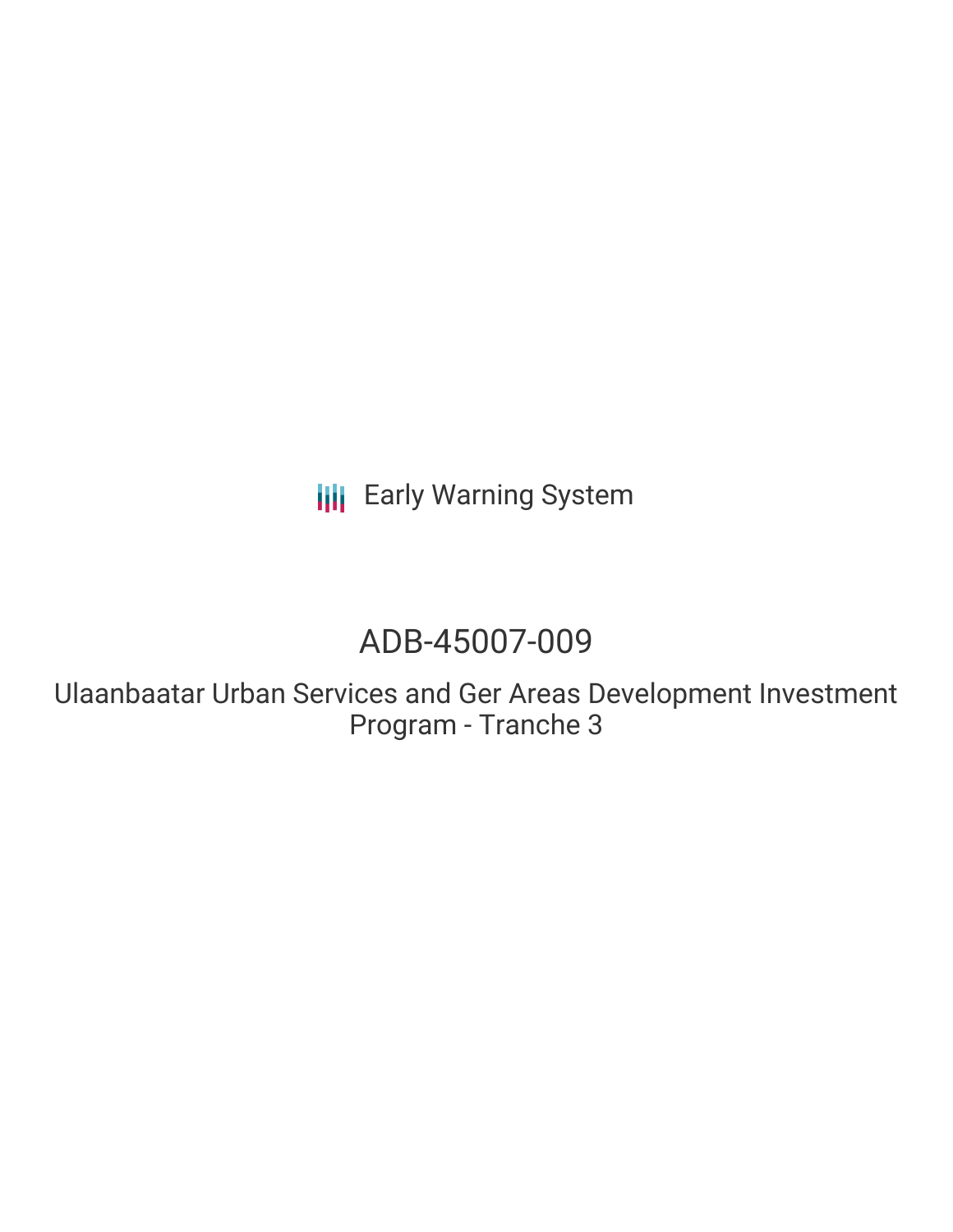

### **Quick Facts**

| <b>Countries</b>               | Mongolia                                        |
|--------------------------------|-------------------------------------------------|
| <b>Specific Location</b>       | <b>Ulaanbaatar</b>                              |
| <b>Financial Institutions</b>  | Asian Development Bank (ADB)                    |
| <b>Status</b>                  | Proposed                                        |
| <b>Bank Risk Rating</b>        |                                                 |
| <b>Borrower</b>                | Ulaanbaatar Municipal Government                |
| <b>Sectors</b>                 | Infrastructure, Transport, Water and Sanitation |
| <b>Investment Type(s)</b>      | Loan                                            |
| <b>Investment Amount (USD)</b> | $$43.65$ million                                |
| <b>Loan Amount (USD)</b>       | $$43.65$ million                                |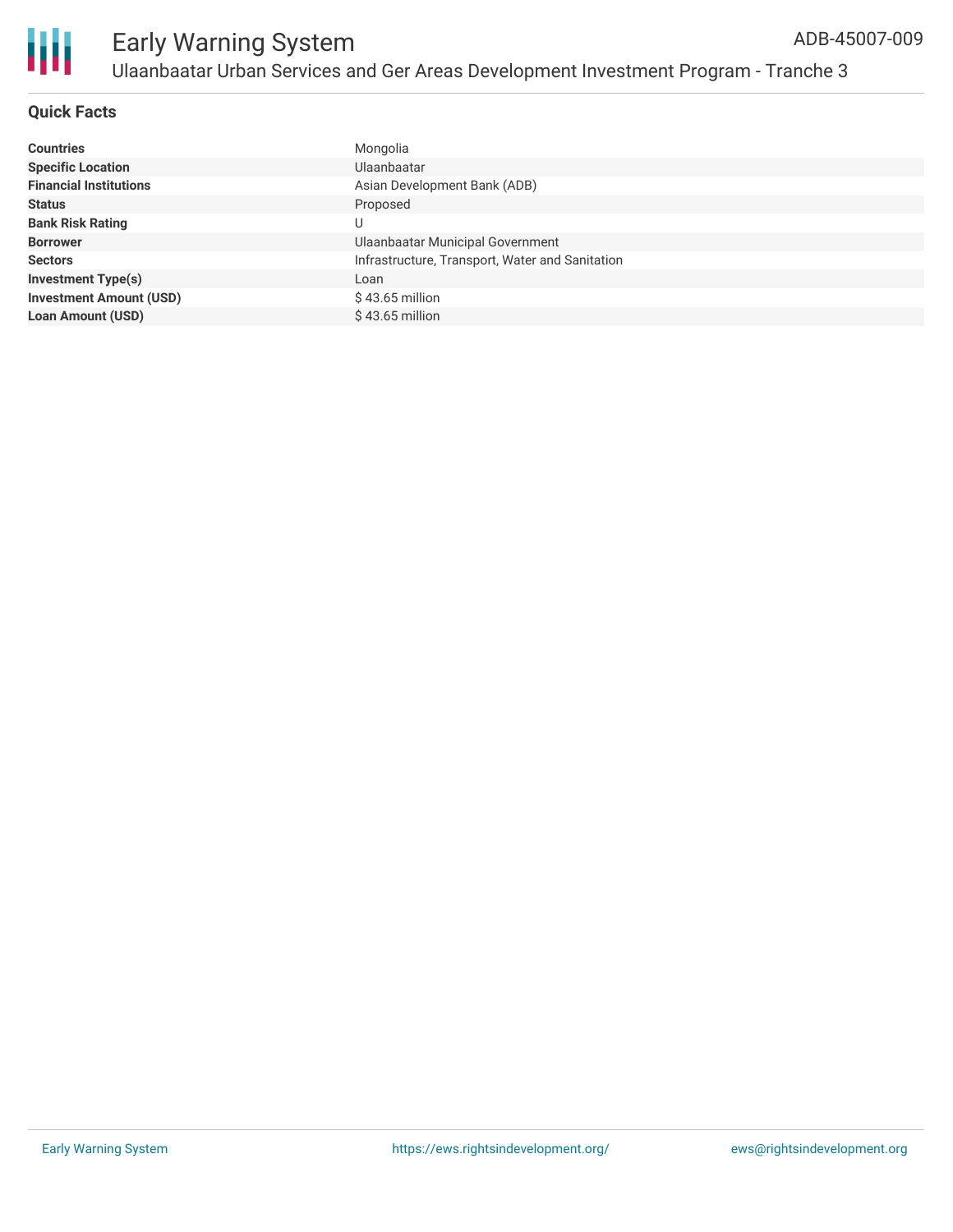

## **Project Description**

According to the Bank's website, this is the third investment in a program aimed at supporting Ulaanbaatar city in establishing a network of well-developed subcenters to provide jobs, housing and economic opportunities with reduced soil and air pollution.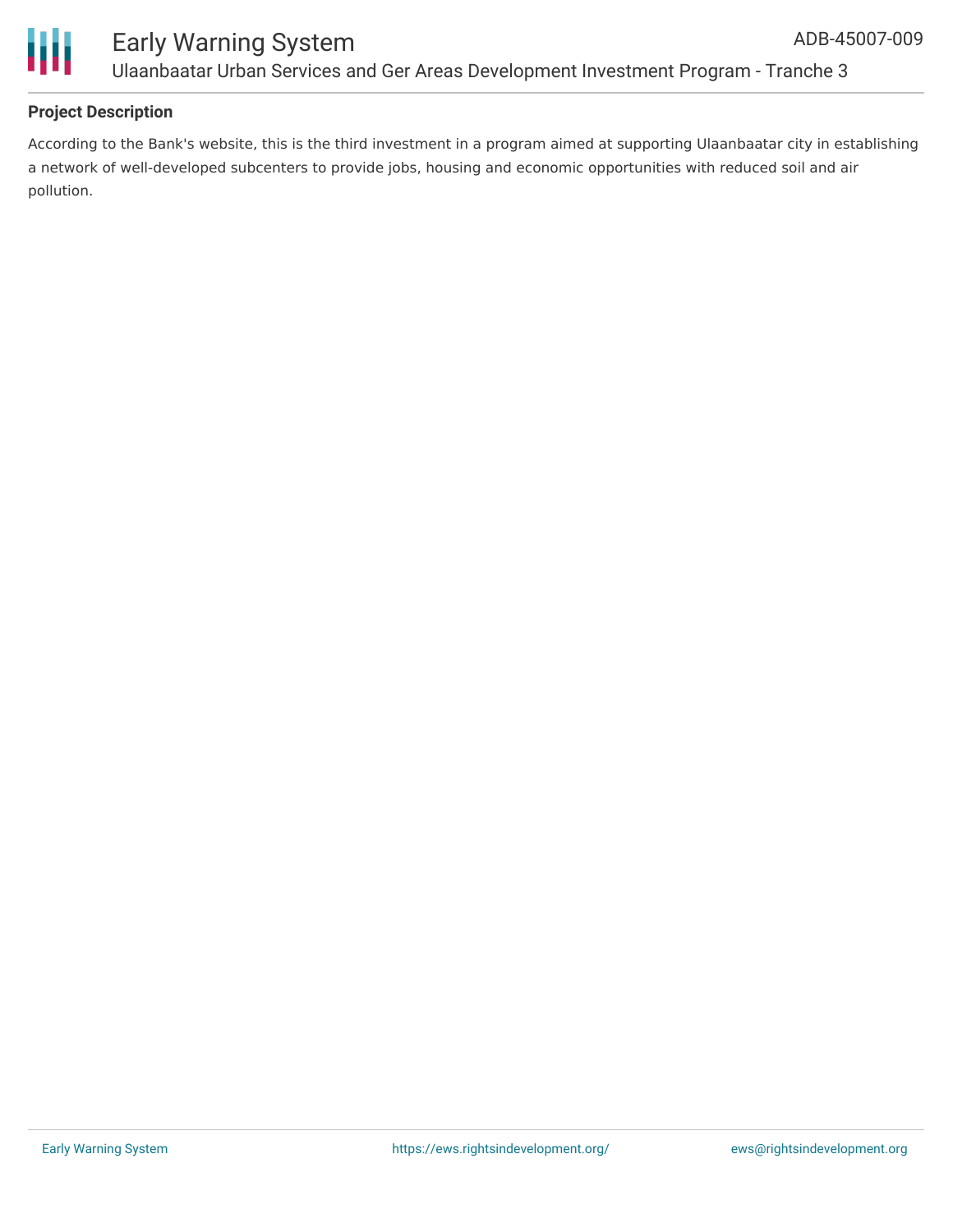

#### **Investment Description**

Asian Development Bank (ADB)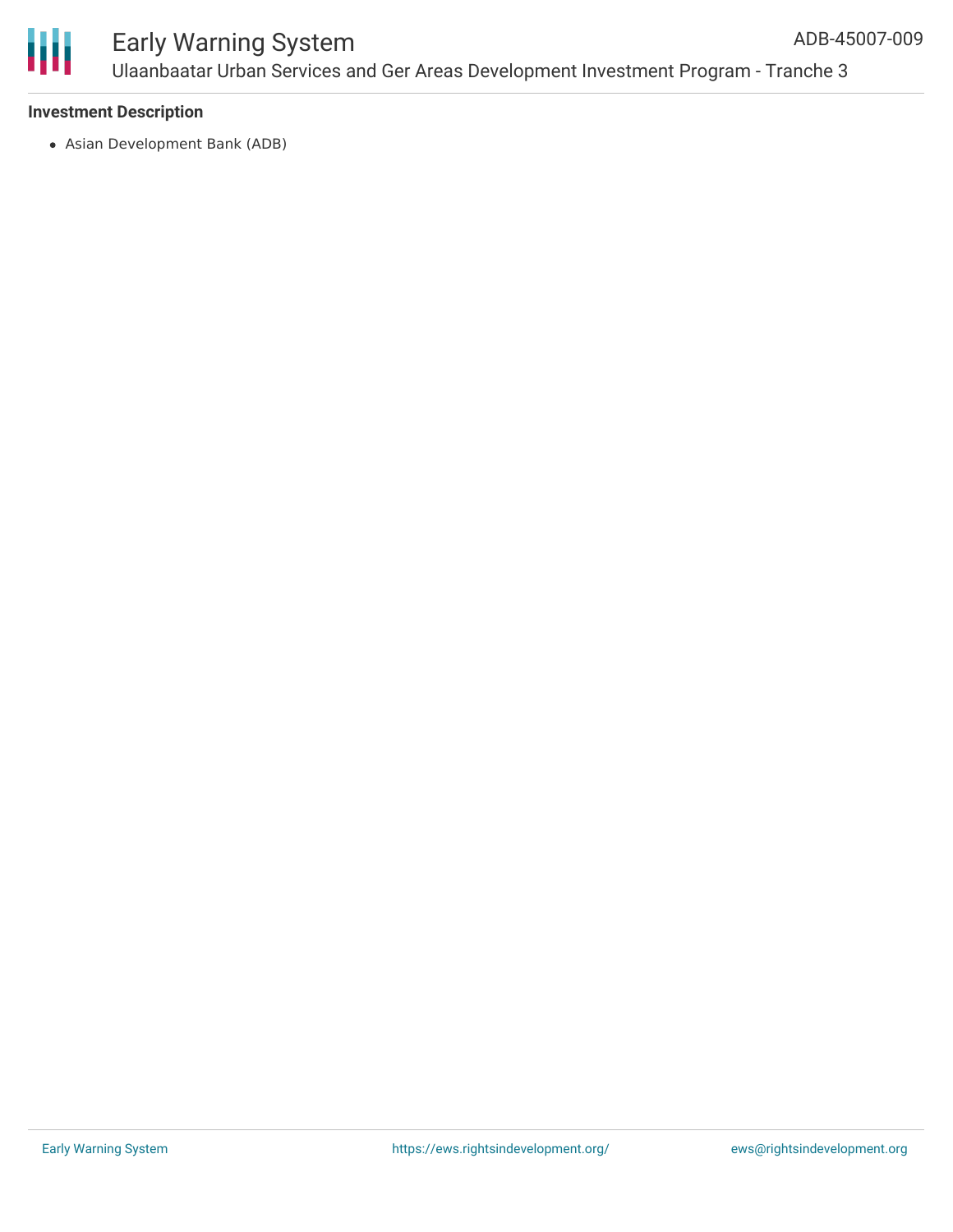

#### **Contact Information**

Ulaanbaatar Municipal Government Sukhbaatar Square-11 Ulaanbaatar-46, Mongolia

#### **ACCOUNTABILITY MECHANISM OF ADB**

The Accountability Mechanism is an independent complaint mechanism and fact-finding body for people who believe they are likely to be, or have been, adversely affected by an Asian Development Bank-financed project. If you submit a complaint to the Accountability Mechanism, they may investigate to assess whether the Asian Development Bank is following its own policies and procedures for preventing harm to people or the environment. You can learn more about the Accountability Mechanism and how to file a complaint at: http://www.adb.org/site/accountability-mechanism/main